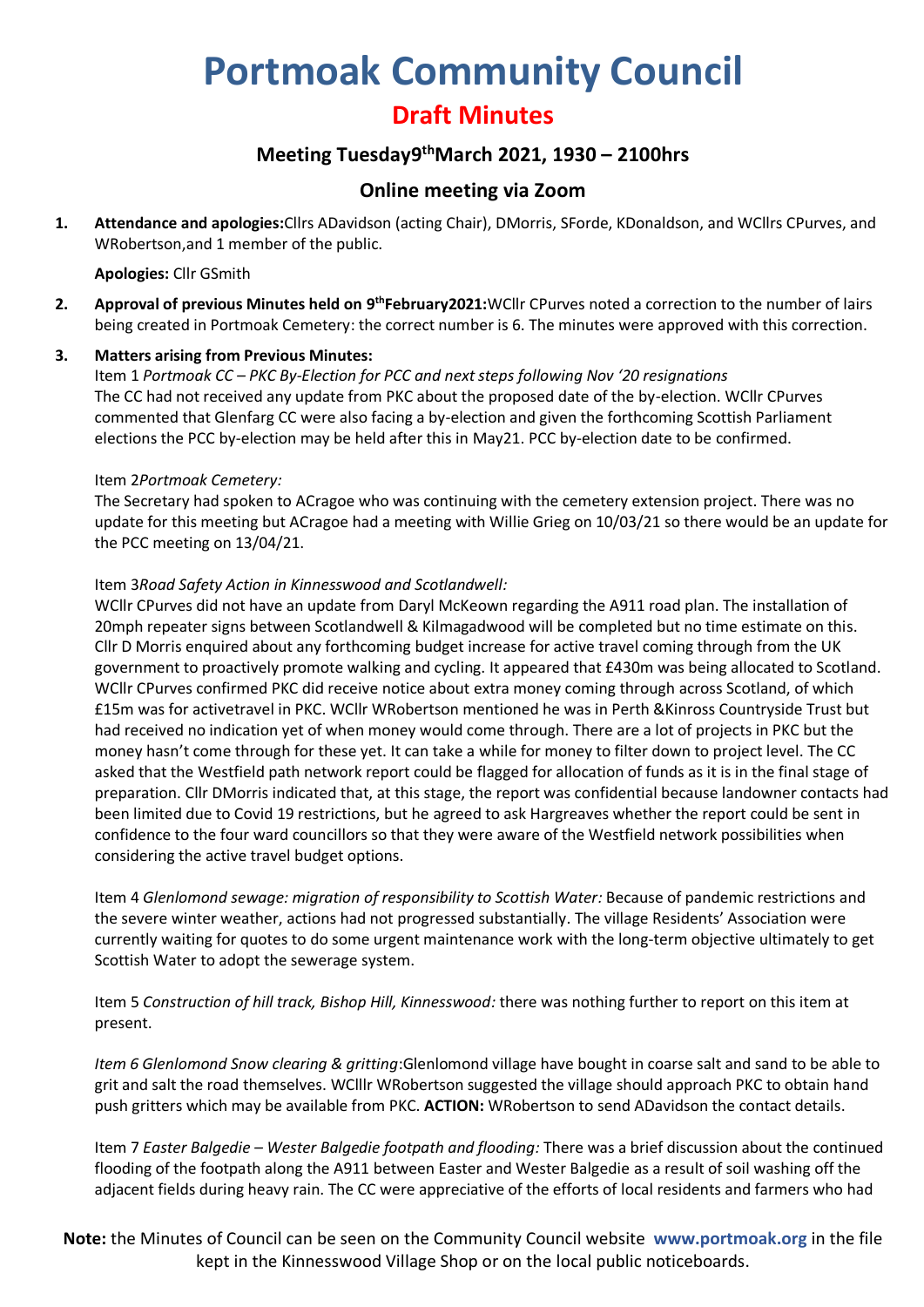undertaken to dig gulleys and remove mud and silt to clear the footpath. The CC will approach local farmers and PKC once the weather improves.

Reserve items:

Item 8*Friar Place hedges blocking sight lines and requiring maintenance (ACTION: review May2021)* Item 9*Kinross-shire Forum Meeting. Next meeting on 24/03/21* Item 10 *Community Resilience Planning: Storm Damage and impact from recent flooding* Item 11*Footpath from Scotlandwell to the Church, Hall and beyond.* Item 12*Rural Transpor*t: **ACTION:** Secretary to attend upcoming meeting on Thu 18th March Item 13*Loch Leven water quality* Item 14*SEPA / Scottish Enterprise River Leven Catchment Project*

#### **4. New Matters arising:**

Item 15 *New Rail Link at Kinross:* There was a discussion about the potential project which had been featured in the Kinross Newsletter. MSP Liz Smith & WCllr CPurves were in support of this project and felt there was a strong case for this, with benefits to commuters, and bringing tourism to Kinross, and benefits to hospitality trade. A proper feasibility study is required to assess cost. WCllr WRobertson expressed concerns about the excessive cost and that priorities were health and housing. The route had not yet been confirmed but there was probably going to be only one station at Kinross and no more local stations. The CC commented that the Newsletter had suggested that it was possible for the public to voice their opinions on the project, but WCllr Purves confirmed there was not a public consultation at present. Any comments in support or objection could be made by writing to MSP Liz Smith. The CC commented that a direct rail link could potentially bring pressure on local housing and detrimentally on the Loch Leven environment from new house building, WCllr Purves suggested these impacts would be assessed in the feasibility study.

#### Item 16*Sledging at Bishopshire Golf Club, Kinnesswood*

The CC had heard comments of upsetting confrontations between residents, with children who were sledging, and Bishopshire Golf Club members during the recent snowy weather. Bishopshire Golf Club had not approached the CC at all, but the CC Secretary had reached out to the Secretary of the Golf Club and another officer at the Golf Club to discuss the incident. The Golf Club Secretary had said the golf club accepted people sledging there and had taken measures to mark out the greens which they would prefer locals did not sledge across due to the damage caused and costs incurred in repair. Concern had also been expressed about dog walkers who were leaving excrement bags in rough ground alongside the fairways. Access rights and responsibilities apply across golf courses in Scotland with advice contained within the Scottish Outdoor Access Code.( [https://www.outdooraccess](https://www.outdooraccess-scotland.scot)/)[scotland.scot\)](https://www.outdooraccess-scotland.scot)/) **ACTION:** Cllr D Morris and the Secretary to discuss issue and establish if any further action is required.

#### **5.Reports:**

#### a.**Police Reports**

(1) The Local Police Report: PC Ashley Mitchinson was in attendance.

Local incidents included a theft of diesel by siphoning which people should be aware of. PC Mitchinson was keen to raise public awareness of the **what3words app**<https://what3words.com/products/what3words-app/> which had proved useful recently in locating a walker who had slipped and been injured. Mountain Rescue had used the what3words app in locating the walker. The public can download this app for free. Reminder from the Police to exercise caution and have correct equipment for the terrain and weather if out walking, especially in winter. The Police had been out doing mobile speed checks in villages. Unmarked traffic cars are also patrolling. The CC asked if it was possible to continue increased enforcement of the speed restrictions that PKC had recently applied to the area as it was generally observed that traffic was travelling in excess of the speed limits. The CC also enquired about the volunteer Speedcheck project, PC Mitchinson advised this was not possible at present due to pandemic restrictions, but as restrictions eased the Speedcheck project could potentially start again.

Cllr DMorris raised item regarding a confrontation with a landowner behaving in intimidating way. Another local resident had a similar confrontation. A Police Community Officer was supposed to have followed up but this hadn't happened. PC Mitchinson asked the Cllr to email her directly about this.

**Note:** the Minutes of Council can be seen on the Community Council website **www.portmoak.org** in the file kept in the Kinnesswood Village Shop or on the local public noticeboards.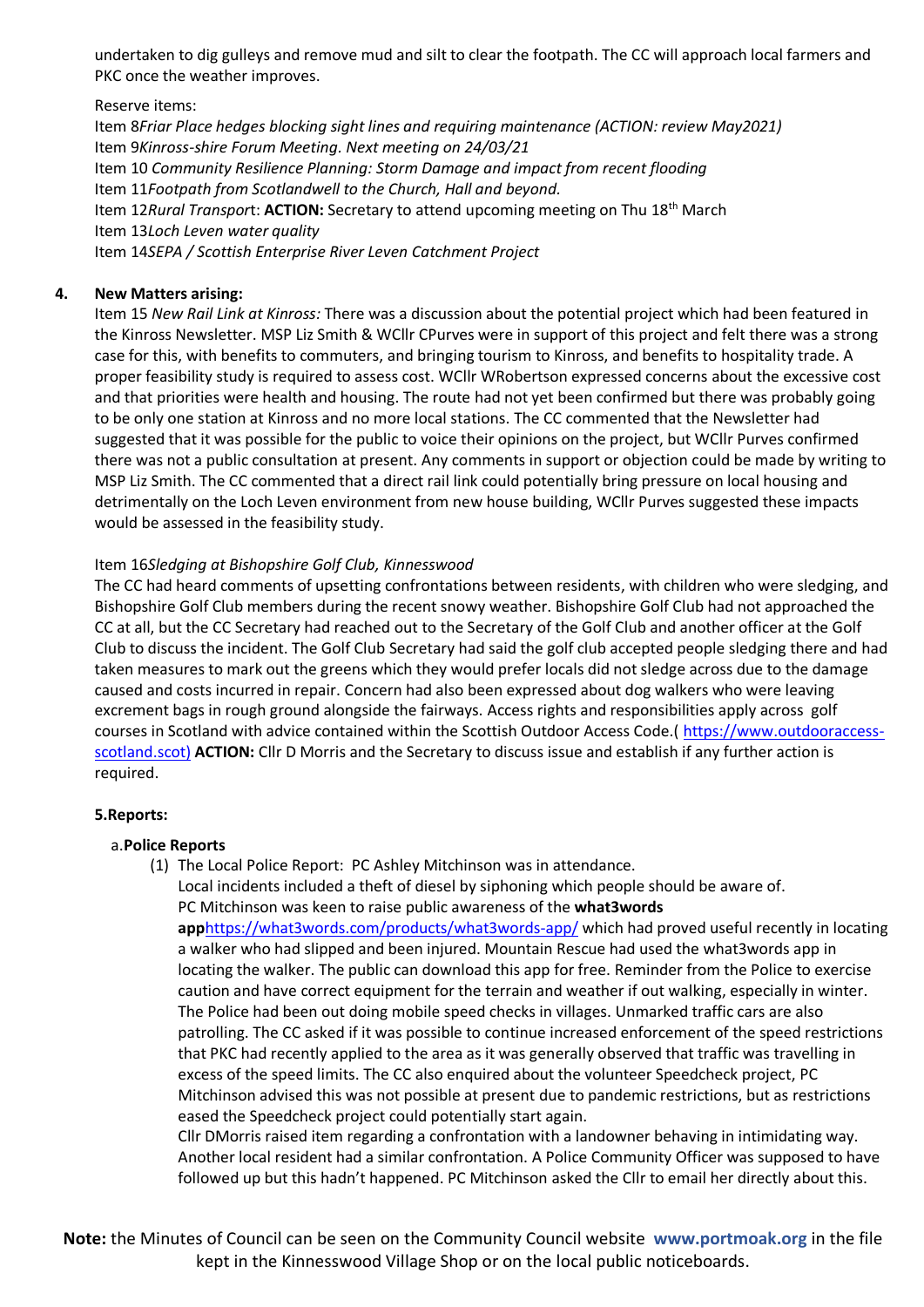Cllr DMorris also raised concerns that some farmers in Kinross-shire were not treating core paths properly. The right to roam legislation allows for core paths in fields to be ploughed and planted but the core path surface must be restored for ease of public use within 14 days. Failure to do so is potentially a criminal offence. PC Mitchinson agreed to research on this item and report back. The CC voiced their appreciation for PC Mitchinson attending at the meeting.

#### b. **Planning**

- (1) New Applications:
	- (a) *21/00227/FLL | Installation of replacement windows and door | Old School Cottage Main Street Scotlandwell Kinross KY13 9JA*: No comment
	- (b) *20/01855/ADV | Display of information board | Land At Kinnesswood Play Area Buchan Avenue Kinnesswood:*No comment
	- (c) *21/00073/ADV | Land 30 Metres East Of Greenacres Gamekeepers Road Kinnesswood:* No comment
- (2) Previous Application:
	- *(a) 20/01902/FLL | Extensions to dwellinghouse and outbuilding | West Feal Barn Auchmuirbridge Leslie Glenrothes KY6 3JL*: Note: the closing date for comments on this application is now past but PCC had subsequently been made aware of potential traffic issues along the Core Path that leads to the property in the application. The Planning Application has been withdrawn, but PCC will make a representation about the traffic situation along the road should a similar application be made again in the future. Any future approval should include a planning condition which required all traffic to proceed in a forward gear as the road is 2 miles long, single track and has a lot of walkers and cyclists in view of core path status. In addition, at or close to the property, the condition would require the provision of a turning circle which is suitable for use by all vehicles, of whatever length.
	- *(b) 20/01958/FLL | Erection of a dwellinghouse | Land 40 Metres North West Of Bonaly Cottage Main Street Kinnesswood:* Note: the closing date for comments on this application is now past The CC has submitted their objection to the application. The objection explained why the planning application breached four policies contained within the Local Development Plan. There had also been 22 objections from individual members of the public to this planning application. There is a new Planning Officer responsible for this application and PCC agreed to send some supplementary information to provide a wider context to this planning application, including the previous planning situation regarding the site as a whole and progress regarding community right to buy efforts.
- (3) Planning Decisions
	- (a) Progress with Developments: Westfield Community Liaison Committee Cllr DMorris confirmed there were no updates at present, there has been no further meeting. KDonaldson was able to report there has been clearing of scrub on sides of roads at the site, possibly for landscaping and security are present.
- c. **Paths Group:** no action at present, given the time of year.
- d. **Treasurer CC Accounts:** The Treasurer reported no movement of any Accounts.

The former Treasurer will work with Cllr ADavidson to try to move to online banking for PCC due to issues of delay in transferring the accounts to the control of the Treasurer. Treasurer to set up a new online account.

**6. Ward Councillors' Reports:**WCllr WRobertson noted PKC are aware of surface issues on A911.PKC are behind with repair schedule given the recent bad weather. Council budget is being released on 10/03/21. A Council tax freeze will operate in 2021/22.

WCllr CPurves agreed the main item was the forthcoming budget. WCllr Purves is optimistic about the budget and will continue to promote value for money, alternative ways of working, and trying to reduce tax burden on constituents. The process of appointing a new PKC Chief Executive is underway and at shortlisting stage.

**Note:** the Minutes of Council can be seen on the Community Council website **www.portmoak.org** in the file kept in the Kinnesswood Village Shop or on the local public noticeboards.